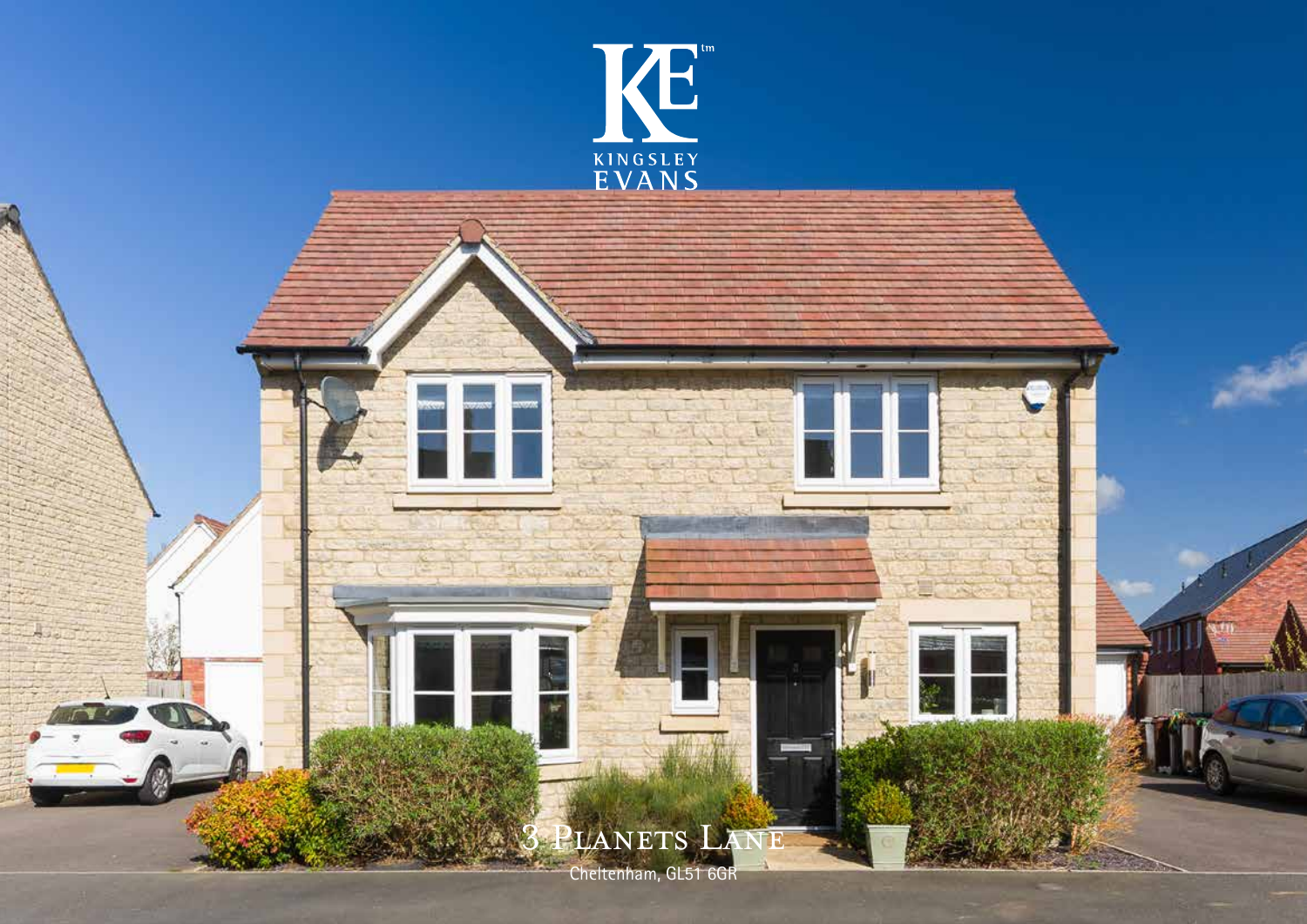## 3 PLANETS LANE

Cheltenham, GL51 6GR

*A detached family home presented in immaculate style within a sought after location with parking, a garage and garden.* 

• Family Bathroom

• Off Road Parking

• Garden

• Garage

- **Reception Hall**
- Kitchen/Family/ Dining Room
- Utility & Cloakroom
- Four Bedrooms (one with En Suites)

## description

This excellent detached home is positioned in a quiet enclave made up of executive homes to the edge of Badgeworth village. Built around 8 years ago, the design of the builds has allowed for practical family life, with ample living space, bedrooms, and an easy to maintain garden.

The standard of finish throughout is excellent, presented in immaculate style throughout. The ground floor contains the living space around a generous entrance hall, including a spacious sitting room with views to the front through a bay window. From the hallway, also with views to the front, is a home office. Across the rear of the house is the kitchen, dining, and family room. Arguably the most impressive part of the house, this wonderfully bright and contemporary room is extremely functional and sociable, with two sets of doors leading out to the terrace and garden beyond. An excellent range of units and integrated appliances are set to one side opening out to a dining area and further to space for sofas. Adjacent is a utility/boot room with direct access to outside and a cloakroom positioned to the front of the house.



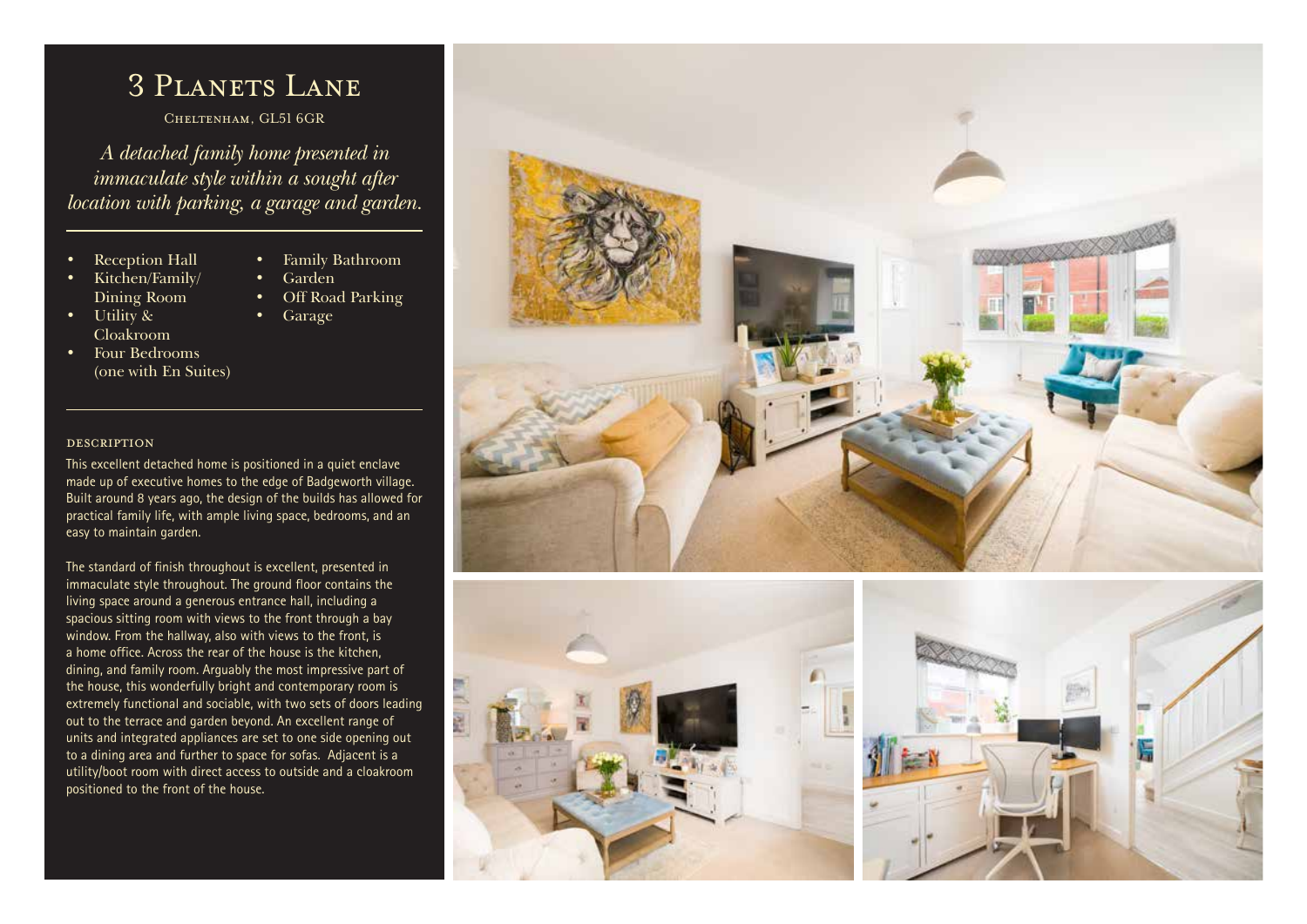On the first floor are four bedrooms, which have also been designed to maximise the space and add quality fittings. The master suite has an en suite shower room and fitted wardrobes. There are three further bedrooms, that share a modern family bathroom.

## **OUTSIDE**

A driveway fronts the house giving access to the garage. To the rear is a garden that is laid to lawn and arranged to be easy to maintain.

## **SITUATION**

Planets Lane is an immaculate and exclusive development that forms part of a smart setting off Cold Pool Lane. Built some 8 years ago, it is an exclusive estate that is built around communal garden squares and parks. Much of the attraction is the location, which provides easy access to some lovely walking and riding countryside in the neighboring villages, yet within easy reach of local convenience, schools and motorway links. Cheltenham's centre is only 5 miles, a cosmopolitan town with a fashionable centre offering some exceptional shopping, leisure, eating and educational facilities including. Offering a cultural lifestyle to its audience, Cheltenham plays host to several highly acclaimed festivals including Literary, Music and Food. Communications from this area are excellent, with easy access to motorway links including the M5 and A417 Cirencester, Swindon and the M4. There are regular trains to London and other major cities from Cheltenham Spa train station a short commute.